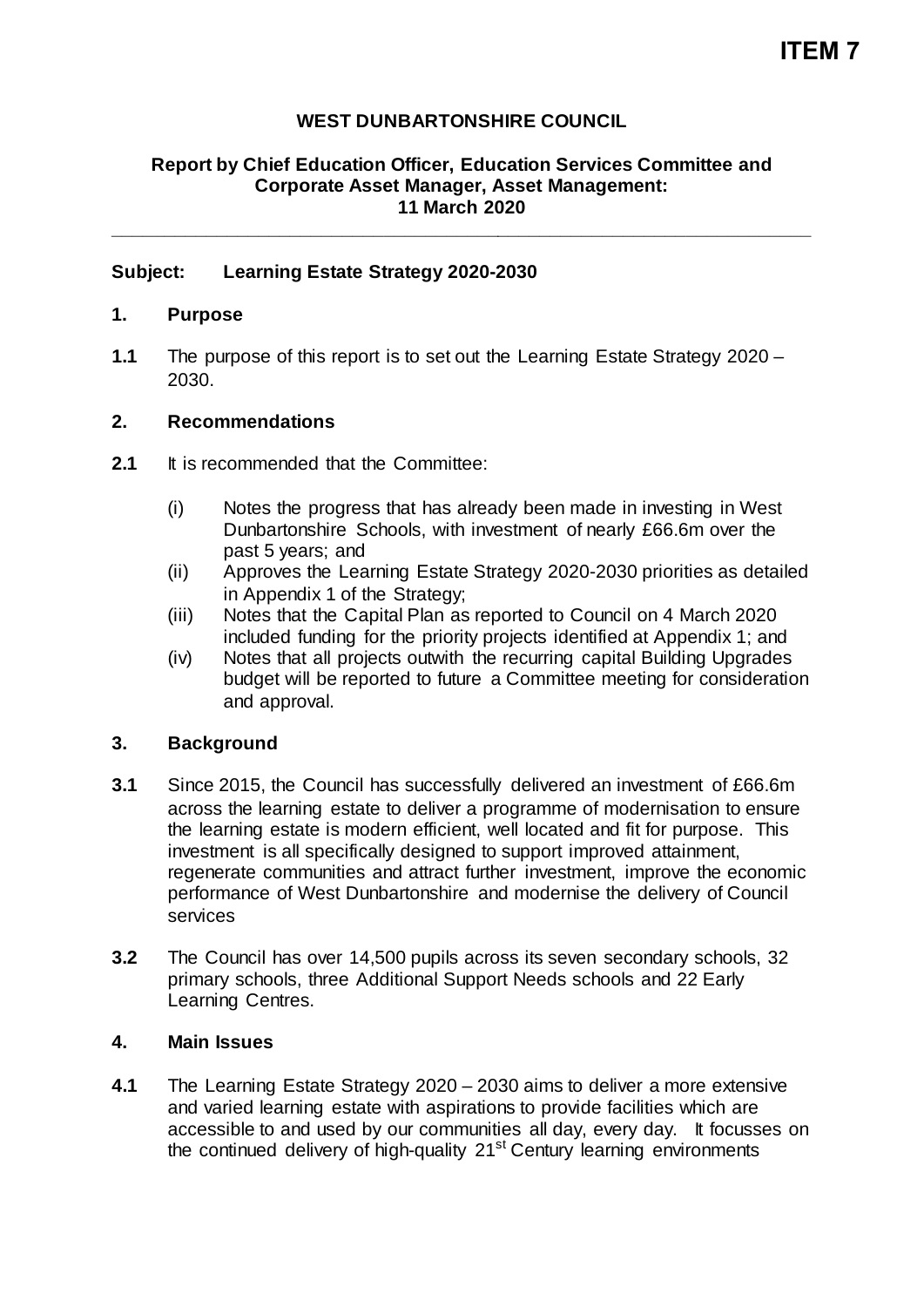which meet the needs of individual children, young people and the wider community.

- **4.2** These improved flexible and adaptable educational environments will support learning, teaching and assessment across the curriculum. The Learning Estate Strategy encompasses all educational and early learning centres in West Dunbartonshire and recommends significant capital investment on buildings based on an assessment of a range of factors including: physical condition; current and future school roll; suitability for delivering education, learning and attainment; and achievement of best value for the communities of West Dunbartonshire. The Learning Estate Strategy will be continuously reviewed and informed by Council and committee decisions and in line with the annual review of the Capital Plan.
- **4.3** The Learning Estate Strategy sets out the proposed projects for delivery on a phased basis over the 10 year period. Previously identified priorities were: a requirement for a new Renton Campus incorporating the existing primary school, language unit and provision of a new 0-5 early years establishment. Work commenced onsite in February 2020 to which the Council has committed £15.1m. In addition, the Council has committed £0.850m for the refurbishment of St Mary's Primary School, Alexandria and £0.800m for the refurbishment of St Martin's Primary School, Renton.
- **4.4** Scottish Government Funding for the early years expansion programme (1,140 hours) has enabled the creation of additional early years facilities across our learning estate.
- **4.5** The next phase of the Strategy recommends as the top priority, the development project for a new co-located campus encompassing: Edinbarnet and St Joseph's Primary Schools; Auchnacraig Early Learning Centre; Faifley Library; and an integrated Skypoint Community Facility.
- **4.6** The intention would be to submit funding applications to the Scottish Government Learning Estate Improvement Programme (LEIP). It is understood that the LEIP will support local authorities to construct new build learning environments providing up to 50% of funding required for the educational element only. It is a requirement included in the criteria, that, whilst funding is only applicable to the educational element, the bid must include further community use. It is expected that bids would be required to be submitted to the Scottish Government in June 2020 with the outcome of bids set to be announced in September 2020. The Capital Plan reported to Council on 4 March 2020, includes funding for these priority projects. Officers will seek to maximise national funding from Scottish Government in order that the needs identified through the Learning Estate Strategy can be addressed. Priorities will be reviewed as and when any new funding is announced.
- **4.7** It is recommended that initial informal consultation should be carried out with the communities involved in priority projects. Where appropriate, statutory consultation will be undertaken, subject to future Committee approval.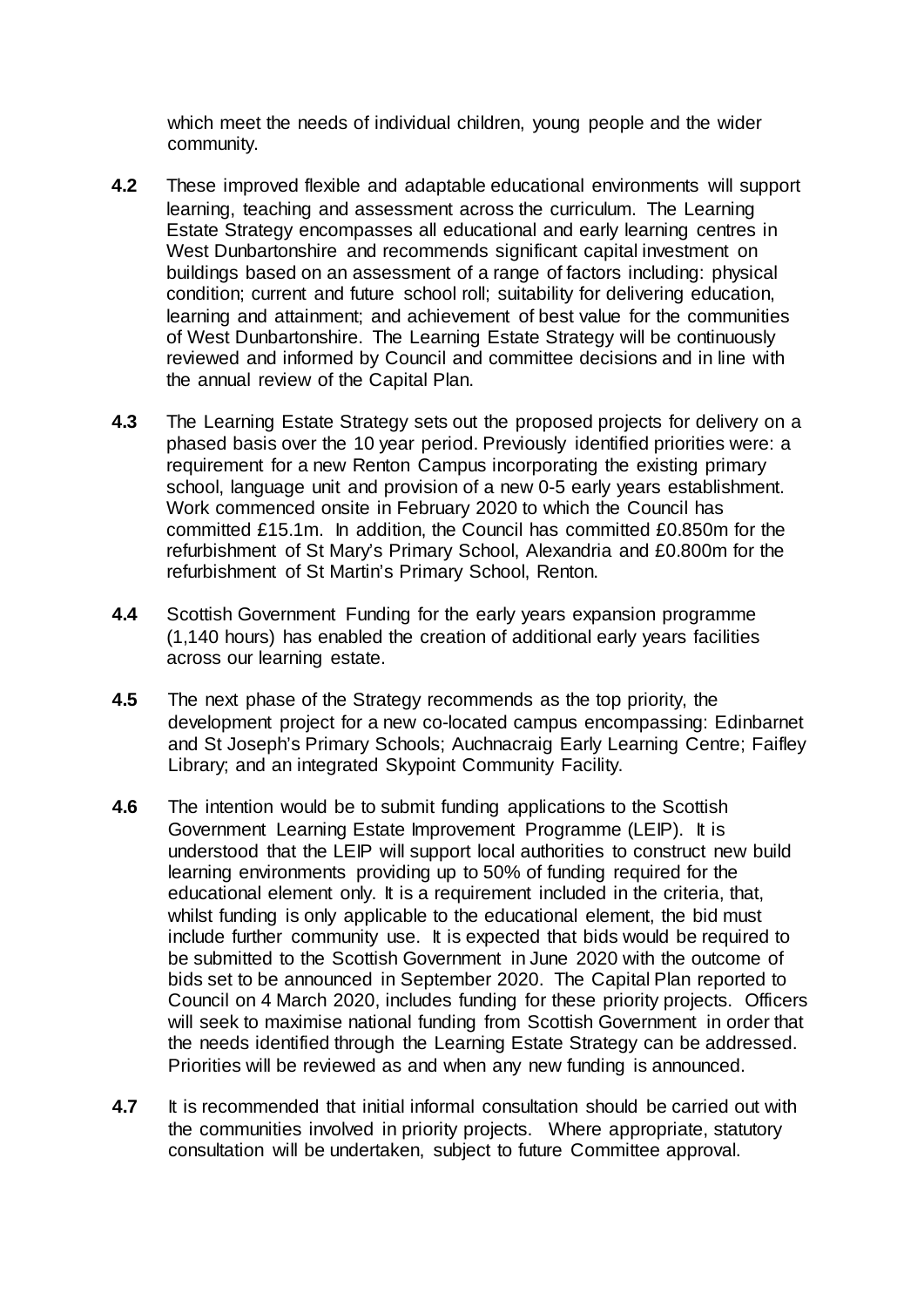**4.8** Funding is also set aside as part of the Council's capital Plan (Building Upgrades) for investment to improve the condition of the existing learning estate. Recent examples of these projects include the refurbishment of St Ronan's Primary School in Bonhill and the creation of the new Lennox Primary School. As part of the existing Building Upgrades budget refurbishment works will take place across West Dunbartonshire over the next 10 years and where possible the aspiration is to design learning estates to ensure communities have access to and make use of facilities all day, every day. Secondary school buildings would also be scoped to assess their suitability to create additional support provision as well as to determine whether skills academies could be developed in the buildings. Where the spend lies within existing Building Upgrades capital budget this will be reviewed annually with a view to ensuring that learning, community and Council priorities are being addressed.

# **5. People Implications**

**5.1** There are no people implications with this report at this stage.

# **6. Financial and Procurement Implications**

- **6.1** The adoption of the Strategy itself has no direct financial implications, but should the priority projects be approved at a future Committee, then capital investment is required as indicated in Appendix 1.
- **6.2** £4m remains unallocated in the current capital plan with a further £25.8m added to the plan in the Report to Council 4 March 2020. As previously stated priority projects would require to be approved by Committee before budget is allocated**.**
- **6.3** Revenue implication of the Strategy will require to be considered as updates are provided to future Committees. .
- **6.4** There are no procurement implications arising from this report.

## **7. Risk Analysis**

- **7.1** There is a risk that if the recommendations are not approved, that when we submit the application for funding from Scottish Government , it may not be successful.
- **7.2** There is the potential for reputational risk arising from public opposition to proposals.

## **8. Environmental Sustainability**

**8.1** The Strategic Environmental Assessment legislation is not required for the purpose of this report but will be considered and taken into account as part of